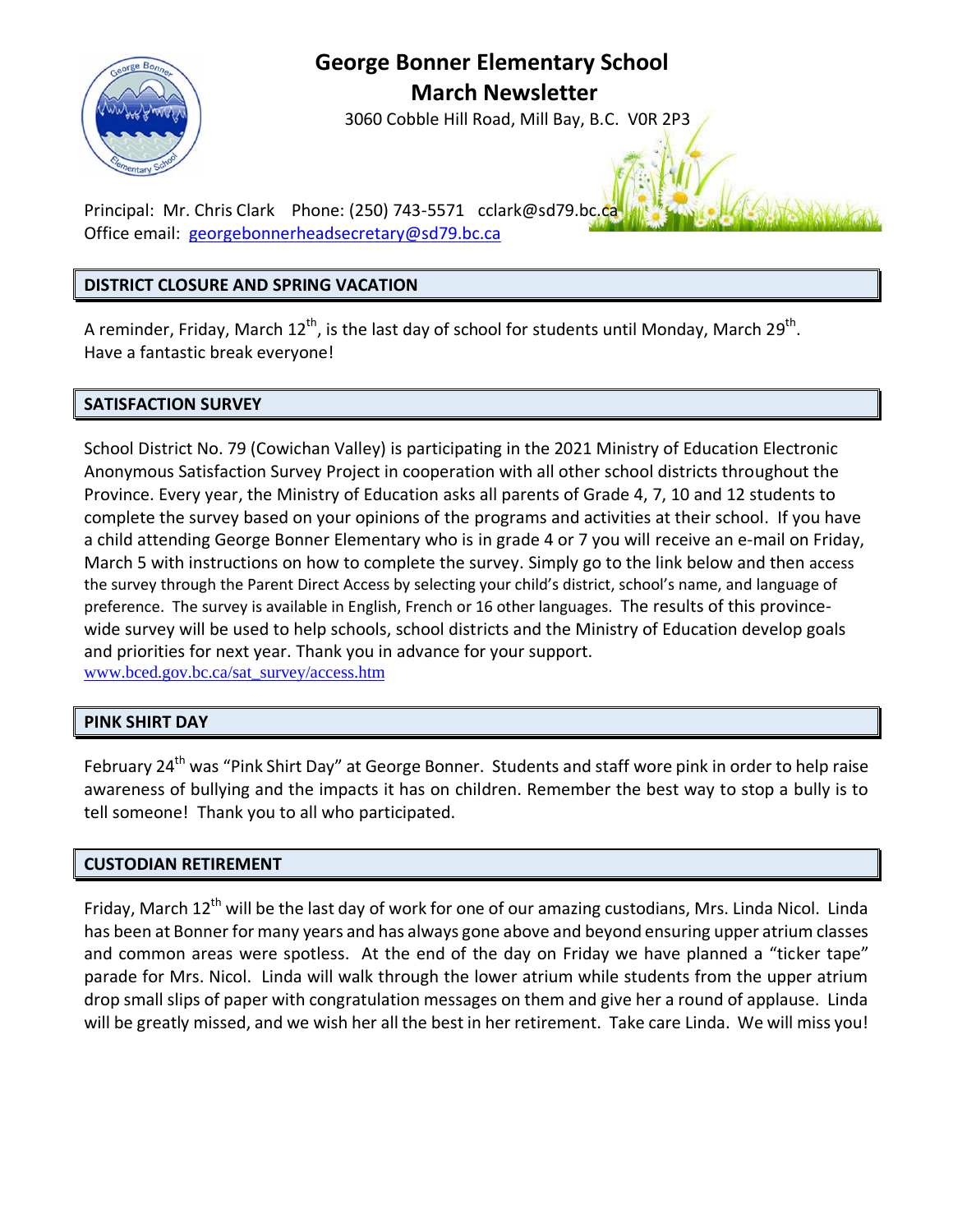#### **GEORGE BONNER BEARS TC 10K TEAM – Ms. Cadorette**

The TC10K team has had regular runs on Wednesday's at lunch. Thank you to Ms. Cadorette, Mrs. Baxendale, Mrs. Merrett, Mrs. Carter and Mrs. Joyce for helping out.

It is great to see so many students interested in participating in the TC10K virtual run this year. If you would like to virtually participate in this year's run click on the link below. All participants will receive a special T-Shirt and medal.

<https://raceroster.com/events/2021/31270/2021-virtual-tc10k-powered-by-runsport> If you have any other questions, please contact Ms. Cadorette at [ecadorette@sd79.bc.ca](mailto:ecadorette@sd79.bc.ca)

#### **SPORTS AND CLUBS**

The following clubs and activities are active with safety protocols in place:

Grade 6 and Grade 7 Volleyball with Mrs. Griffiths and Mr. Burgess Tuesdays at lunch (until Spring Break) Grade 7 Rock Band with Mr. D. McDonald Thursdays at lunch Rainbow Club with Mr. Fox-Povey and Ms. Sorenson Fridays at lunch

#### **FAMILY CAPACITY PROGRAM**

The Family Capacity Program is a free service available for parents dealing with a wide variety of challenges with their children such as frequent outbursts of anger, defiant behaviors, poor social skills, mood swings and excessive anxiety. Our program assists parents by providing support and education to gain the skills and knowledge needed to raise their children in a healthy family environment. This is a free community service and does not require a referral. Simply call Kirsten Mueller or Karin Stotzer at 250-746-5521 to sign up for this program. The Family Capacity Program is offered by the Canadian Mental Health Association.

#### **COUNSELLOR'S CORNER**

Children with anxiety often have a difficult transition back to school after Spring Break. To prepare your child for the return to school you can:

- Create a routine of getting up on time, getting ready for the day, and then working on an academic task, such as reading a few days before school commences.
- Open communication with your child to have them share their concerns and then set a goal for their final term.
- Remember to have fun and play outside during this break time! Fresh air is one of the best therapies.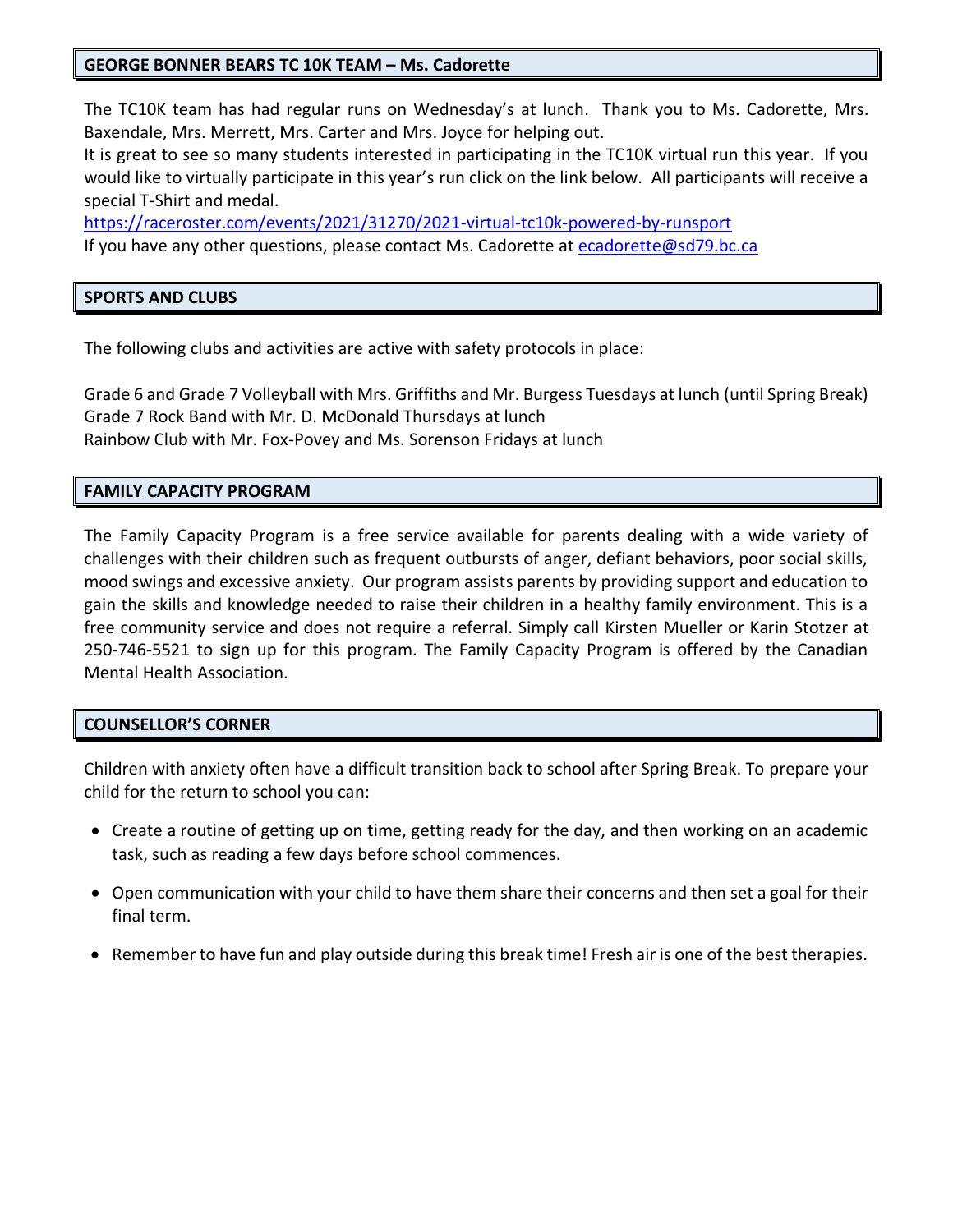#### **COVID REMINDERS**

Please do not send your child to school with any contagious illness including cold and flu.

The Ministry of Education's K-12 Health Check app resource can be used to support daily health checks for students: <https://www.k12dailycheck.gov.bc.ca/healthcheck?execution=e1s1>



*Not sure if you or your child should get tested for COVID? Here are a couple of tools you can use to help you make your decision.....*

| When to get tested for COVID-19                                                                          |                                                                 |             |                                                                          |                                                                                                                                         |  |  |  |  |  |  |
|----------------------------------------------------------------------------------------------------------|-----------------------------------------------------------------|-------------|--------------------------------------------------------------------------|-----------------------------------------------------------------------------------------------------------------------------------------|--|--|--|--|--|--|
| <b>Symptoms</b>                                                                                          |                                                                 |             |                                                                          | <b>What to Do</b>                                                                                                                       |  |  |  |  |  |  |
|                                                                                                          | Fever<br>Chills<br>Cough                                        | ٠           | Loss of sense of<br>taste or small<br><b>Difficulty breathing</b>        | 1 or more of these symptoms get tested<br>and stay home                                                                                 |  |  |  |  |  |  |
| ۰                                                                                                        | <b>Sore Throat</b><br>Loss of appetite<br>Headache<br>Body ache | ٠<br>٠<br>۰ | Extreme fatigue or<br>tiredness<br>Nausea of vomiting<br><b>Diarrhea</b> | If you have 1 symptom:<br>stay home until you feel better<br>2 or more symptoms:<br>Stay home 24 hours, if no improvement<br>get tested |  |  |  |  |  |  |
| If you are a close contact of someone who has COVID-19 and have any of the                               |                                                                 |             |                                                                          |                                                                                                                                         |  |  |  |  |  |  |
| symptoms listed above:                                                                                   |                                                                 |             |                                                                          |                                                                                                                                         |  |  |  |  |  |  |
| <b>Stay Home</b>                                                                                         |                                                                 |             |                                                                          |                                                                                                                                         |  |  |  |  |  |  |
| If you have any questions, or the symptoms get worse, contact your healthcare provider or<br>call 8-1-1. |                                                                 |             |                                                                          |                                                                                                                                         |  |  |  |  |  |  |

#### **GRADE 7 GRAD FUNDRAISER**

Grade 7 Grad is fundraising with Purdys Chocolatier, just in time for Easter! If you'd like to support us through purchasing some Easter gifts for friends, family and yourself, here is the link to join our campaign: <https://fundraising.purdys.com/1311444-82766>

Orders must be in by Mar 22 and pick up will be Tues Mar 30th and Wed Mar 31st in front of the school at drop off and pick up times. Tables will remain out after/before students are inside in case it's a secret. Local delivery can also be arranged with Kathy Lowry. Please feel free to contact her at any time with questions.

Thank you to all who have placed orders already! We truly appreciate your support! After you've signed in you can buy amazing chocolates or invite others to join and support our Fundraising Campaign.

Flyers went home with students, if you need another please let Kathy Lowry [\(sesape@me.com](mailto:sesape@me.com) text 250-858-8412) or the office know. Thank you!